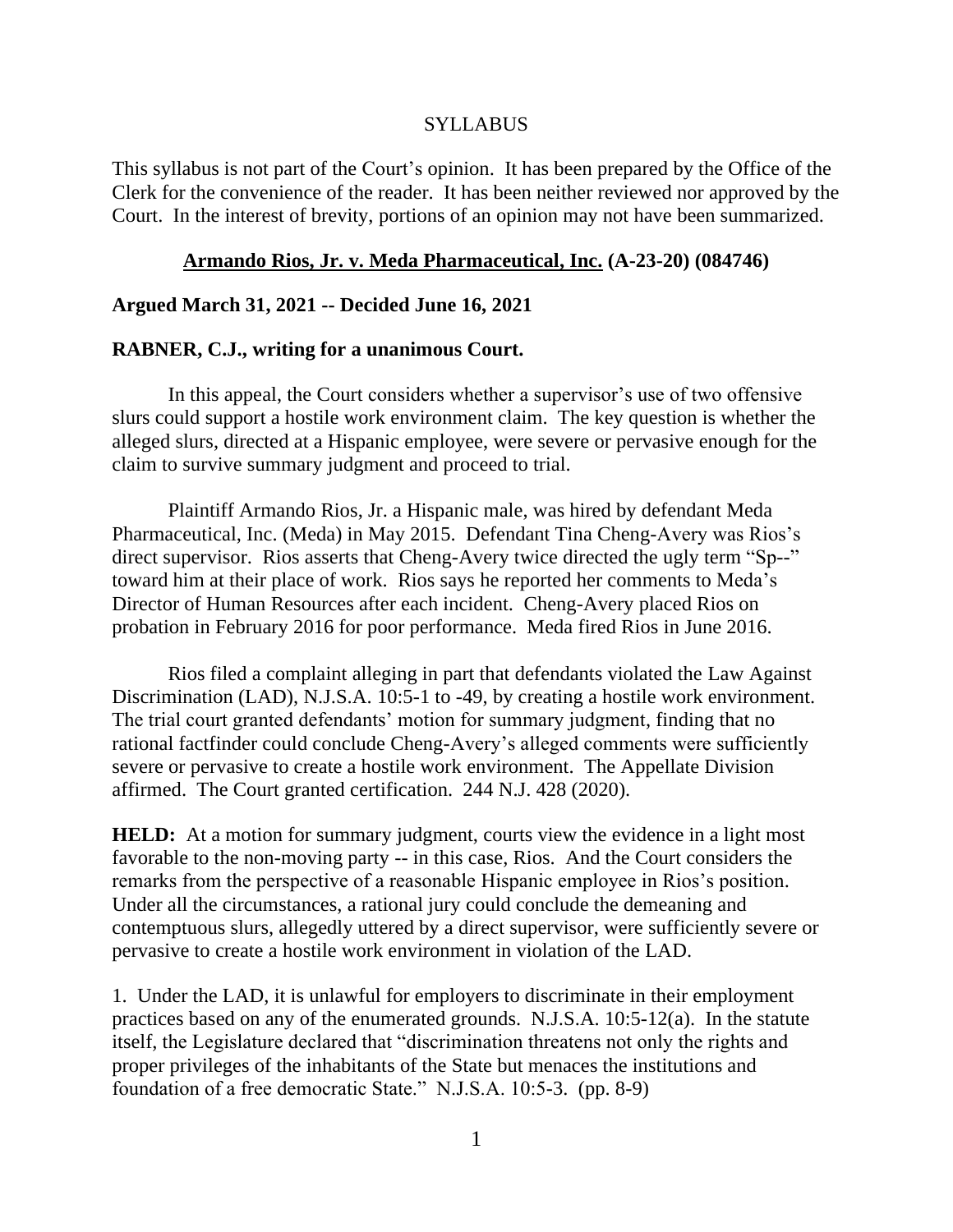2. The Court outlined the elements of a hostile work environment claim under the LAD in Lehmann v. Toys 'R' Us, in which the plaintiff based her claim on a supervisor's acts of alleged sexual harassment. 132 N.J. 587, 595-99 (1993). The Court held that a plaintiff must allege that "the complained-of conduct (1) would not have occurred but for the employee's gender; and it was (2) severe or pervasive enough to make a (3) reasonable woman believe that (4) the conditions of employment are altered and the working environment is hostile or abusive." Id. at 603-04. The Lehmann standard applies generally to hostile work environment claims, including claims based on racial comments. Such claims must be evaluated in light of all the circumstances. (pp. 9-10)

3. The second element of the claim -- whether the conduct was sufficiently severe or pervasive -- is critical here. This element, as well, must be measured by the surrounding circumstances. In most cases, it is the cumulative impact of separate successive incidents that cements the hostile work environment. However, in rare and extreme cases, a single incident can also create a hostile work environment. In the case of a racial epithet, its connotation can materially contribute to the remark's severity. And the severity of a remark can be exacerbated when it is uttered by a supervisor. (pp. 11-12)

4. Settled case law relies on an objective standard to evaluate a hostile work environment claim. Thus, for a hostile work environment claim based on offensive comments directed to a Hispanic employee, the remarks must be viewed from the perspective of a reasonable Hispanic person in the plaintiff's position. (pp. 12-13)

5. Here, the two comments Cheng-Avery allegedly made were highly offensive and demeaning slurs from the perspective of an objectively reasonable Hispanic person. Second, Cheng-Avery's position as a supervisor compounded the severity of the alleged remarks. Third, Rios states that he reported the alleged slurs consistent with company policy. If true, Rios gave the company an opportunity to remedy the situation, and nothing happened. Viewed in context, a reasonable Hispanic employee could believe the comments portrayed an attitude of prejudice that injected hostility and abuse into the working environment and significantly altered the conditions of his employment. In other words, a rational factfinder could conclude the alleged conduct was sufficiently severe or pervasive to create a hostile work environment. The Court explains why Taylor v. Metzger, 152 N.J. 490 (1998), does not call for a different result. (pp. 14-19)

6. The Court finds only that the conduct Rios alleges presents sufficient evidence of severity to create a genuine issue of material fact and call for a trial on the merits. The Court makes no finding about whether Cheng-Avery made the statements attributed to her and offers no opinion on the outcome of the case. (pp. 19-20)

## **REVERSED and REMANDED for trial.**

## **JUSTICES LaVECCHIA, ALBIN, PATTERSON, FERNANDEZ-VINA, SOLOMON, and PIERRE-LOUIS join in CHIEF JUSTICE RABNER's opinion.**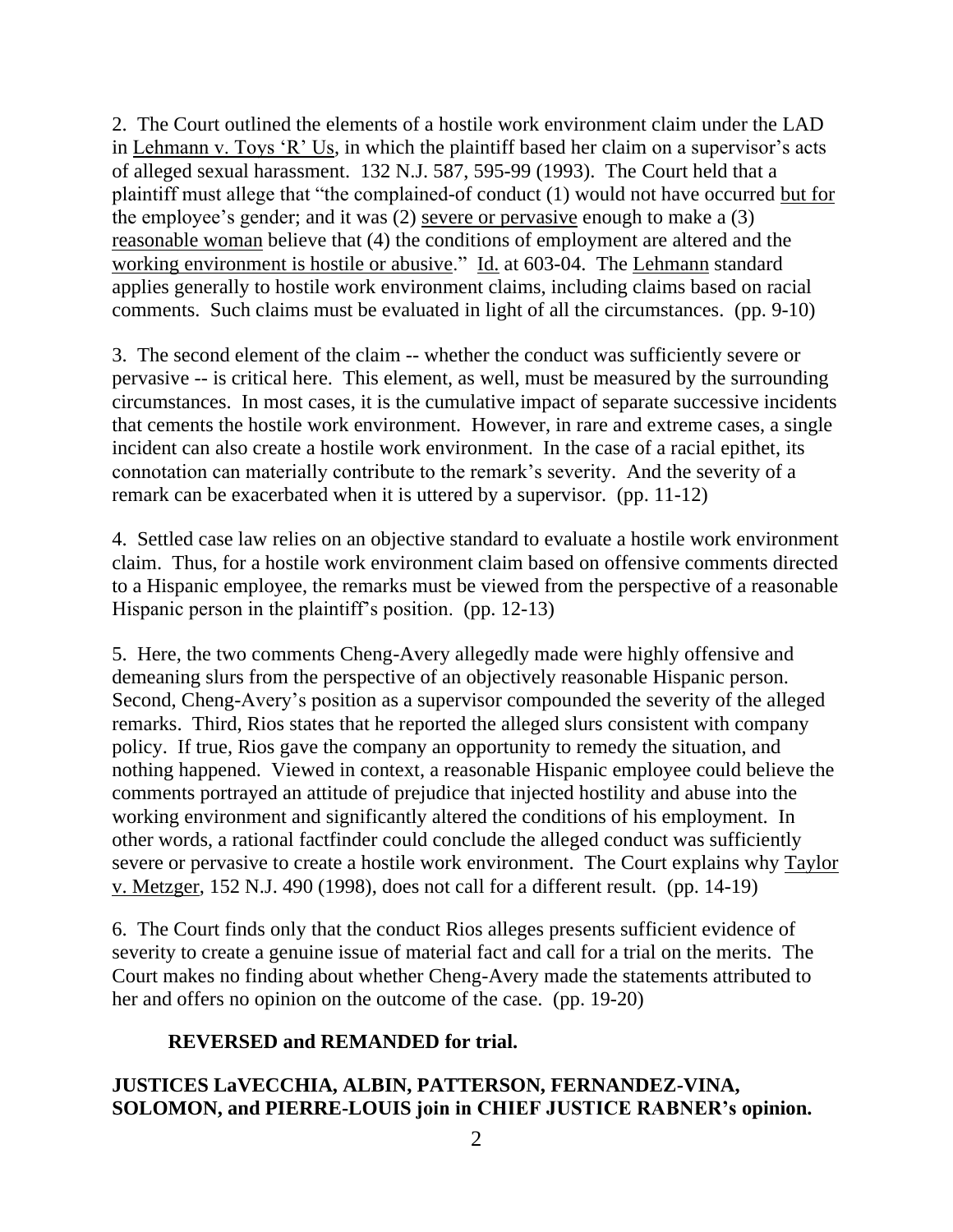### SUPREME COURT OF NEW JERSEY

A-23 September Term 2020

## 084746

Armando Rios, Jr.,

## Plaintiff-Appellant,

v.

Meda Pharmaceutical, Inc., Tina Cheng-Avery, and Glenn Gnirrep,

### Defendants-Respondents,

and

Mylan Inc.,

Defendant.

| On certification to the Superior Court,<br>Appellate Division. |                          |                          |  |
|----------------------------------------------------------------|--------------------------|--------------------------|--|
|                                                                | Argued<br>March 31, 2021 | Decided<br>June 16, 2021 |  |

William R. Stoltz argued the cause for appellant (Law Offices Rosemarie Arnold, attorneys; William R. Stoltz and Maria Luppino, on the briefs).

Marina C. Tsatalis, of the New York bar, admitted pro hoc vice, argued the cause for respondents (Saiber and Wilson Sonsini Goodrich & Rosati, attorneys; Marina C. Tsatalis and John M. Losinger, on the briefs).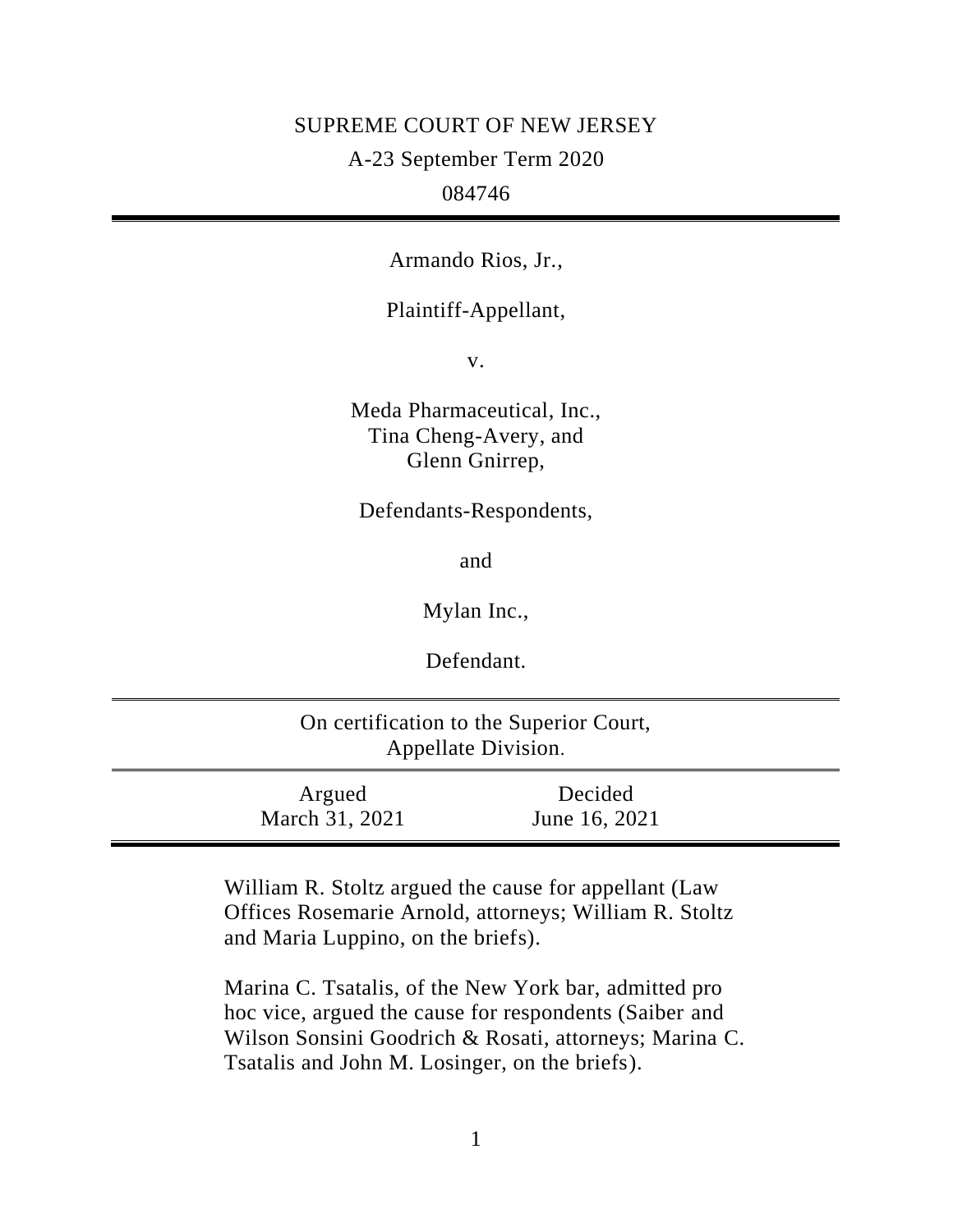Deborah L. Mains argued the cause for amicus curiae New Jersey Association for Justice (Costello & Mains, attorneys; Deborah L. Mains, on the brief).

### CHIEF JUSTICE RABNER delivered the opinion of the Court.

In this appeal, the Court considers whether a supervisor's use of two offensive slurs could support a hostile work environment claim. The key question is whether the alleged slurs, directed at a Hispanic employee, were severe or pervasive enough for the claim to survive summary judgment and proceed to trial. The trial court and Appellate Division found they were not and granted summary judgment for defendants. We do not agree.

Plaintiff Armando Rios, Jr. asserts that his supervisor, defendant Tina Cheng-Avery, directed ugly slurs toward him at their place of work. According to Rios, during a conversation with Cheng-Avery about his plan to buy a new house, she said "it must be hard for a Spic<sup>1</sup> to have to get FHA loans." A month later, Rios says Cheng-Avery commented that an actress auditioning for a company commercial "would work if she didn't look too Spicky." Cheng-Avery denies making both statements.

<sup>&</sup>lt;sup>1</sup> We use the offensive language in the record because it bears directly on the issue this appeal presents. We mean no disrespect.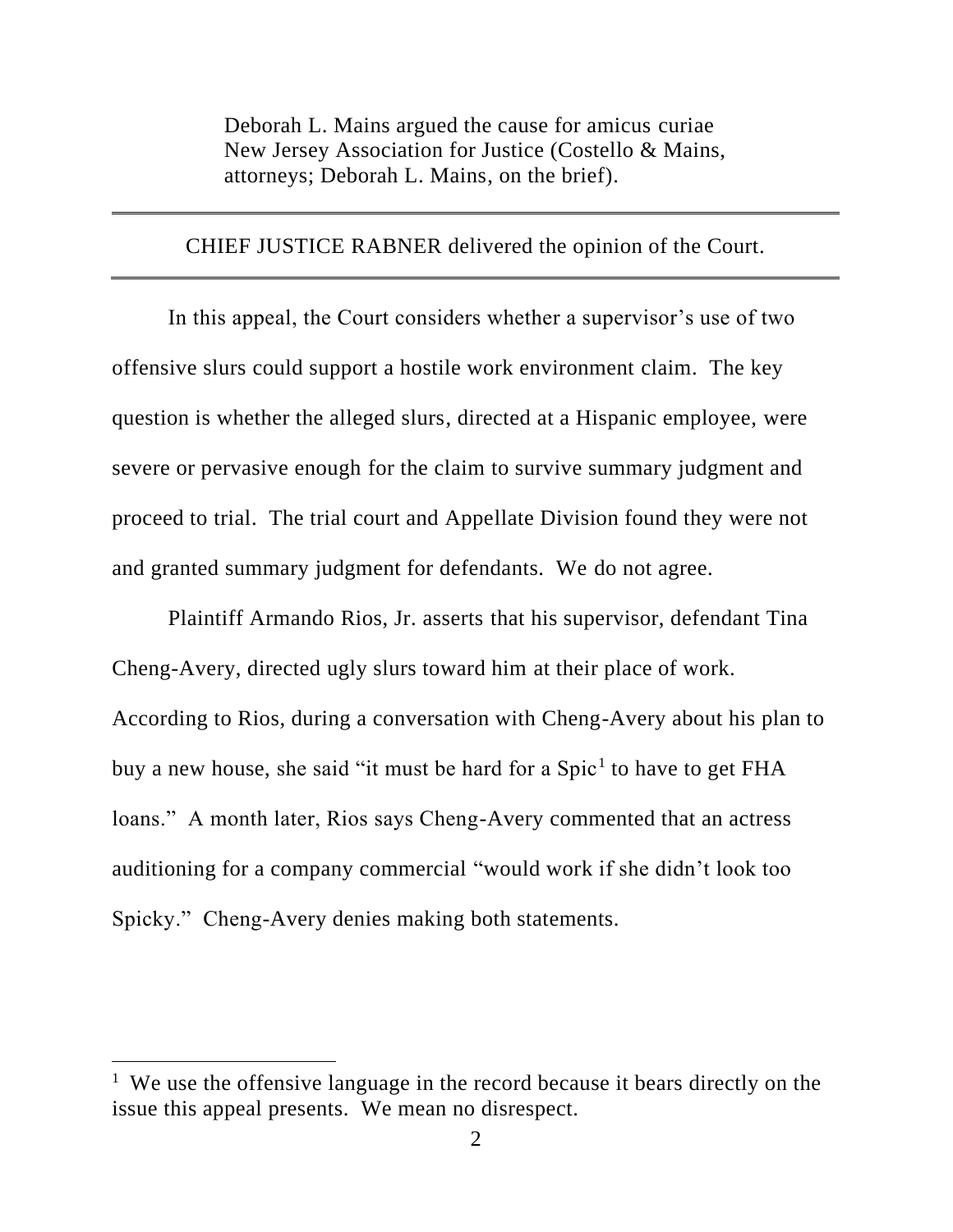At this stage of the case, we view the evidence in a light most favorable to the plaintiff. We also consider the remarks from the perspective of a reasonable Hispanic employee in Rios's position. Under all of the circumstances, we find that a rational jury could conclude the demeaning and contemptuous slurs, allegedly uttered by a direct supervisor, were sufficiently severe or pervasive to create a hostile work environment in violation of the Law Against Discrimination (LAD), N.J.S.A. 10:5-1 to -49. We therefore reverse and remand the case for trial.

I.

We draw the following facts from the summary judgment record.

Rios, a Hispanic male, was hired by defendant Meda Pharmaceutical, Inc. (Meda) in May 2015 as the company's Director of Brand Marketing. Cheng-Avery and other executives interviewed Rios. Cheng-Avery, the Senior Director of Commercial Operations, was Rios's direct supervisor.

Rios asserts that, one month after he started working at Meda, he told Cheng-Avery that he and his wife were looking for a new home. Rios and Cheng-Avery were alone together in her office. According to Rios, Cheng-Avery replied, "it must be hard for a Sp-- to have to get  $FHA<sup>2</sup>$  loans." Rios said he paraphrased Cheng-Avery's words.

<sup>&</sup>lt;sup>2</sup> Federal Housing Administration.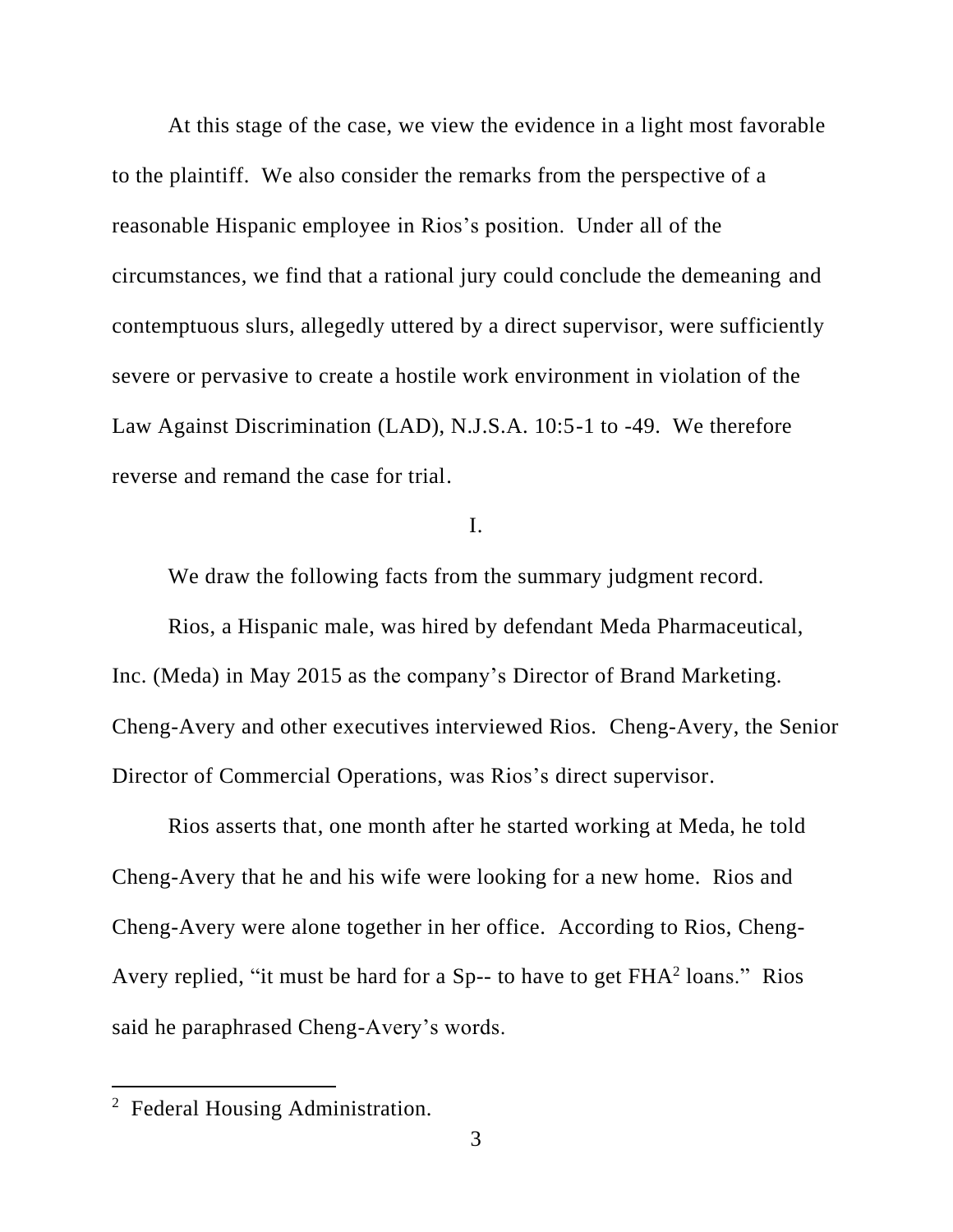Several weeks later, in July 2015, Rios alleges Cheng-Avery made a second comment while the two were casting actresses for a television commercial for a Meda product. According to Rios, Cheng-Avery told him one of the actresses "would work" for the commercial "if she didn't look too  $Sp-ky.$ "

Cheng-Avery denies making either statement.

Rios says he met with Glenn Gnirrep, Meda's Director of Human Resources, after each incident and reported Cheng-Avery's comments. According to Rios, Gnirrep was dismissive and did not take any notes. Gnirrep passed away in 2018 and was not deposed in this matter.

Meda had an Equal Employment Opportunity Policy and Complaint Procedure in place at the time Rios worked there. For employees who believed they may have been discriminated against, the company's policy provided as follows: "[Y]ou should report the alleged violation immediately to your direct Manager, any other Manager, a Human Resources Professional and/or an attorney in Meda's Legal Department. Please speak with whichever person you feel the most comfortable, whatever your reasons." Rios claims he followed the policy by meeting with Gnirrep. He said he did not submit a written complaint because he feared retaliation.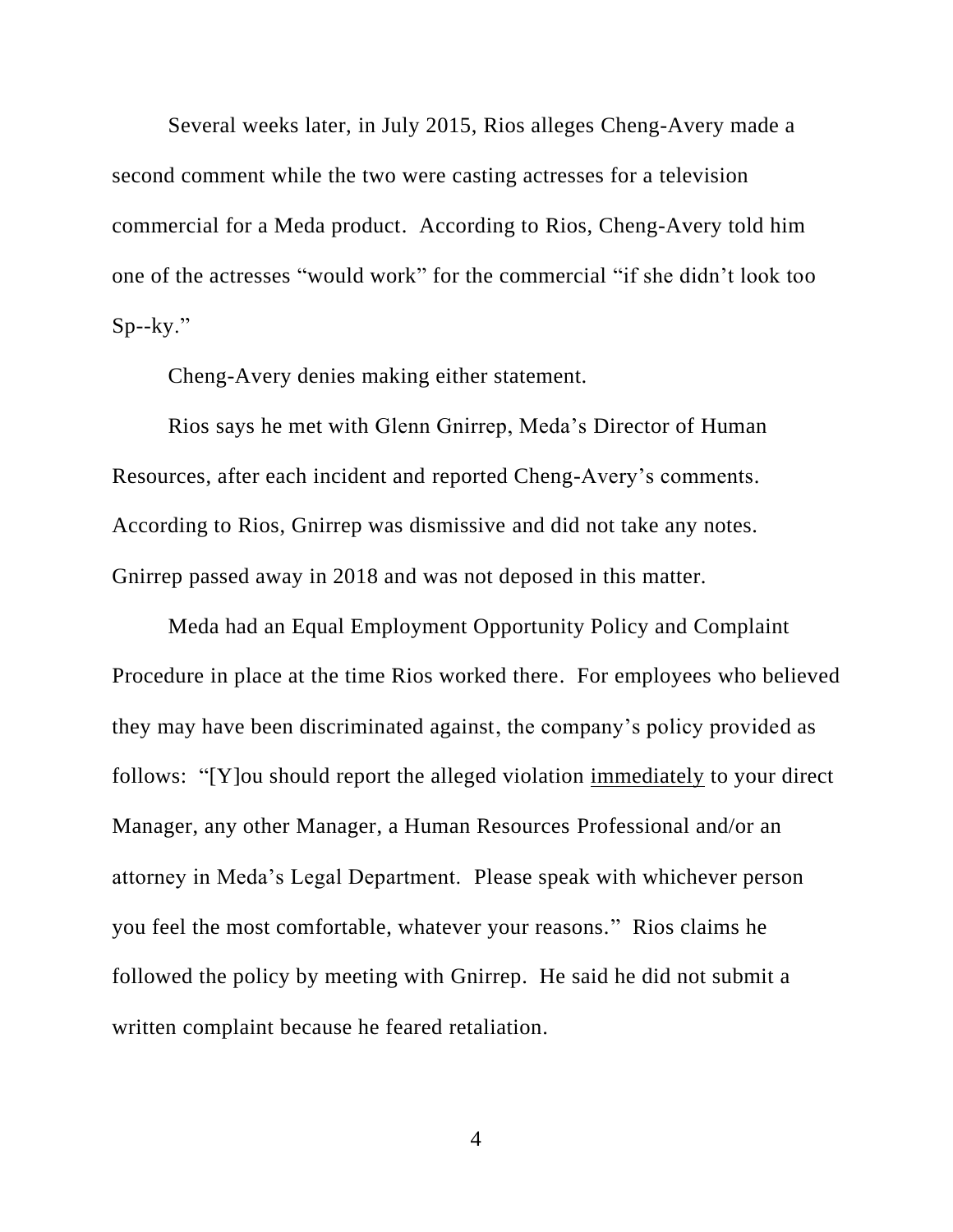Cheng-Avery placed Rios on probation in February 2016 for poor performance. The following month, he was placed on a performance improvement plan. Under the plan, he met weekly with Cheng-Avery and received generally unfavorable written assessments. Meda fired Rios on June 1, 2016. Cheng-Avery certified that her decision to fire Rios was based on his "poor performance" and "had nothing to do with his national origin[] or gender."

Rios filed a complaint on March 31, 2017, and an amended complaint three weeks later. The amended complaint names Meda, Cheng-Avery, and Gnirrep as defendants.<sup>3</sup> Count one alleges that defendants violated the LAD by creating a hostile work environment for Rios. The remaining counts are not relevant to this appeal.<sup>4</sup> Rios points to Cheng-Avery's two comments as "[e]xamples of the ongoing and severe daily harassment and . . . national origin discrimination perpetuated by" Cheng-Avery.

<sup>&</sup>lt;sup>3</sup> Mylan, Inc. acquired Meda months after Rios was fired. Mylan was named as a defendant and later voluntarily dismissed by the parties.

<sup>&</sup>lt;sup>4</sup> The remaining counts assert LAD claims for failure to investigate and have effective anti-discrimination and anti-harassment policies and procedures in place; a claim under the Conscientious Employee Protection Act, N.J.S.A. 34:19-1 to -8; and a claim that defendants caused Rios severe emotional distress. This appeal is limited to the factual assertions and legal issues tied to Rios's hostile work environment claim based on national origin.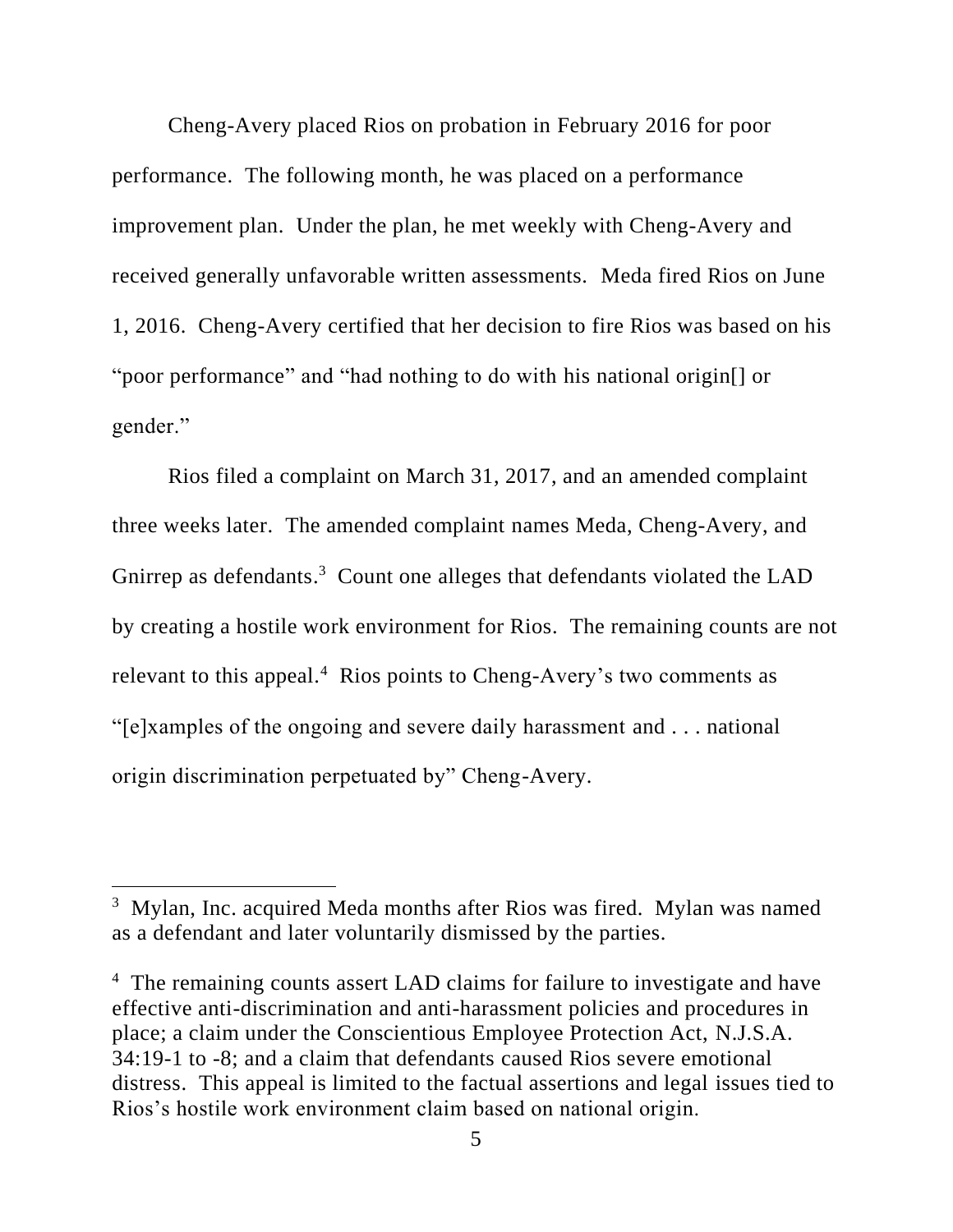On March 20, 2019, the trial court granted defendants' motion for summary judgment on all counts. As to count one, the court found that no rational factfinder could conclude Cheng-Avery's alleged comments were sufficiently severe or pervasive to create a hostile work environment. The court also noted that "[t]he undisputed facts" were "materially and substantially different" from what occurred in Taylor v. Metzger, 152 N.J. 490 (1998), which is discussed below.

The Appellate Division affirmed. The court acknowledged that "[t]he word 'sp--' is a national origin epithet" that "even if only uttered twice, could have met the severity requirement" and "sustain[ed] a hostile [work] environment claim." But the appellate court focused on the absence of evidence that Rios faced adverse employment consequences because of his complaints about Cheng-Avery's comments, and on the lack of corroboration for his testimony.

We granted Rios's petition for certification. 244 N.J. 428 (2020). We also granted leave to the New Jersey Association for Justice (NJAJ) to appear as amicus curiae.

### II.

Rios argues that summary judgment was inappropriate because Cheng-Avery's use of "multiple racial slurs specifically directed at" him was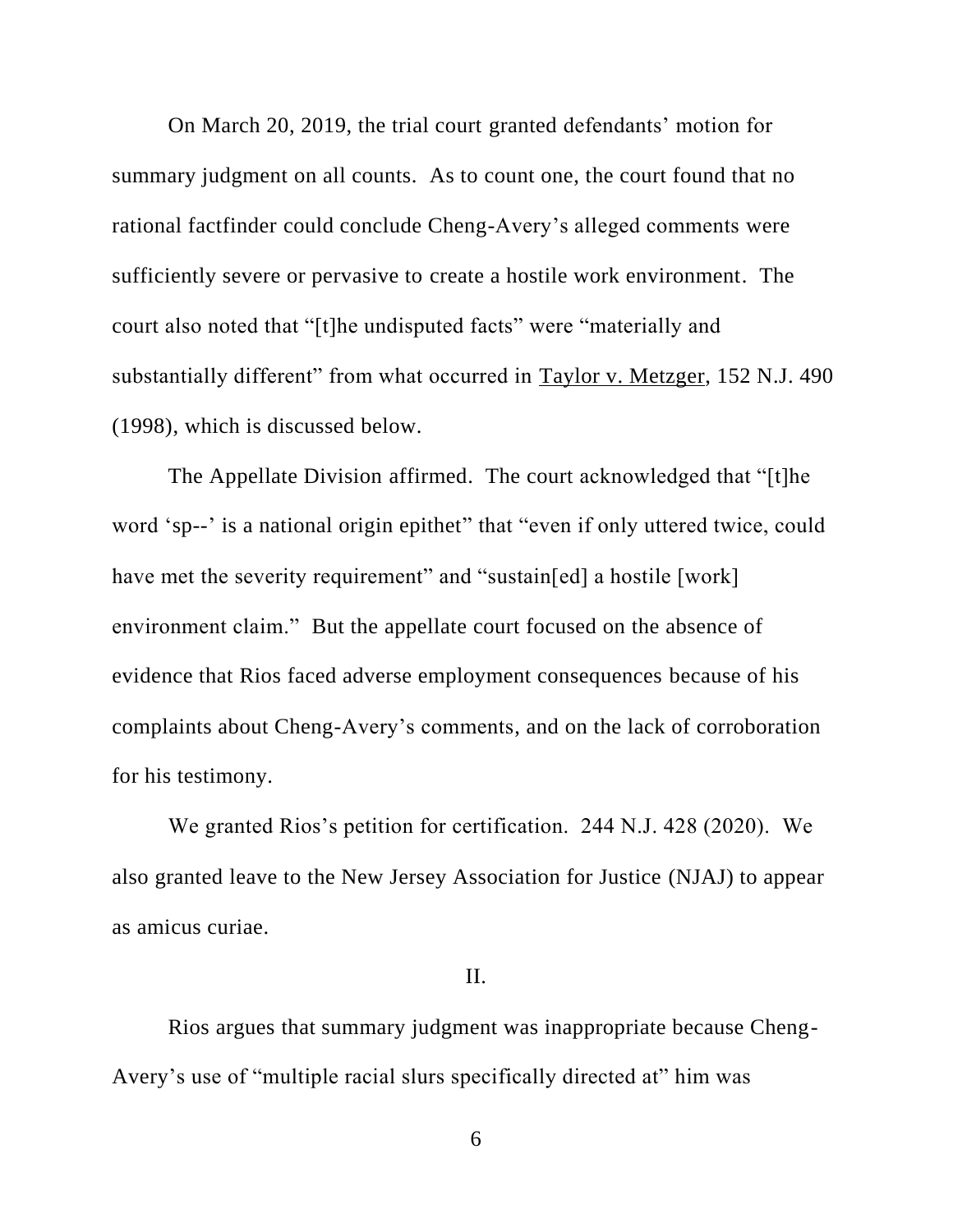sufficiently severe or pervasive to support a claim for a hostile work environment. He stresses that Cheng-Avery made the comments in her role as his supervisor and argues that the principles outlined in Taylor apply directly here.

The NJAJ, as amicus, echoes Rios's arguments and submits the evidence in the record is sufficient to allow a reasonable jury to conclude that Rios "was the victim of race/national origin harassment" under the LAD. Rios and the NJAJ also caution against conflating the elements of a harassment claim with a disparate treatment or retaliation claim.

Defendants counter that the Appellate Division applied Taylor to the facts of this case and correctly concluded there were no disputed facts that could establish Rios's treatment was severe enough to support a hostile work environment claim. Defendants add that Taylor should not be extended to the point "that any racial slur uttered in the workplace automatically creates liability for a hostile work environment." Defendants also emphasize certain alleged weaknesses in Rios's claim, including that Cheng-Avery was not a high-level executive at Meda; that her comments were not made in the presence of others and cannot be corroborated; and that a key witness, Gnirrep, died before he was deposed.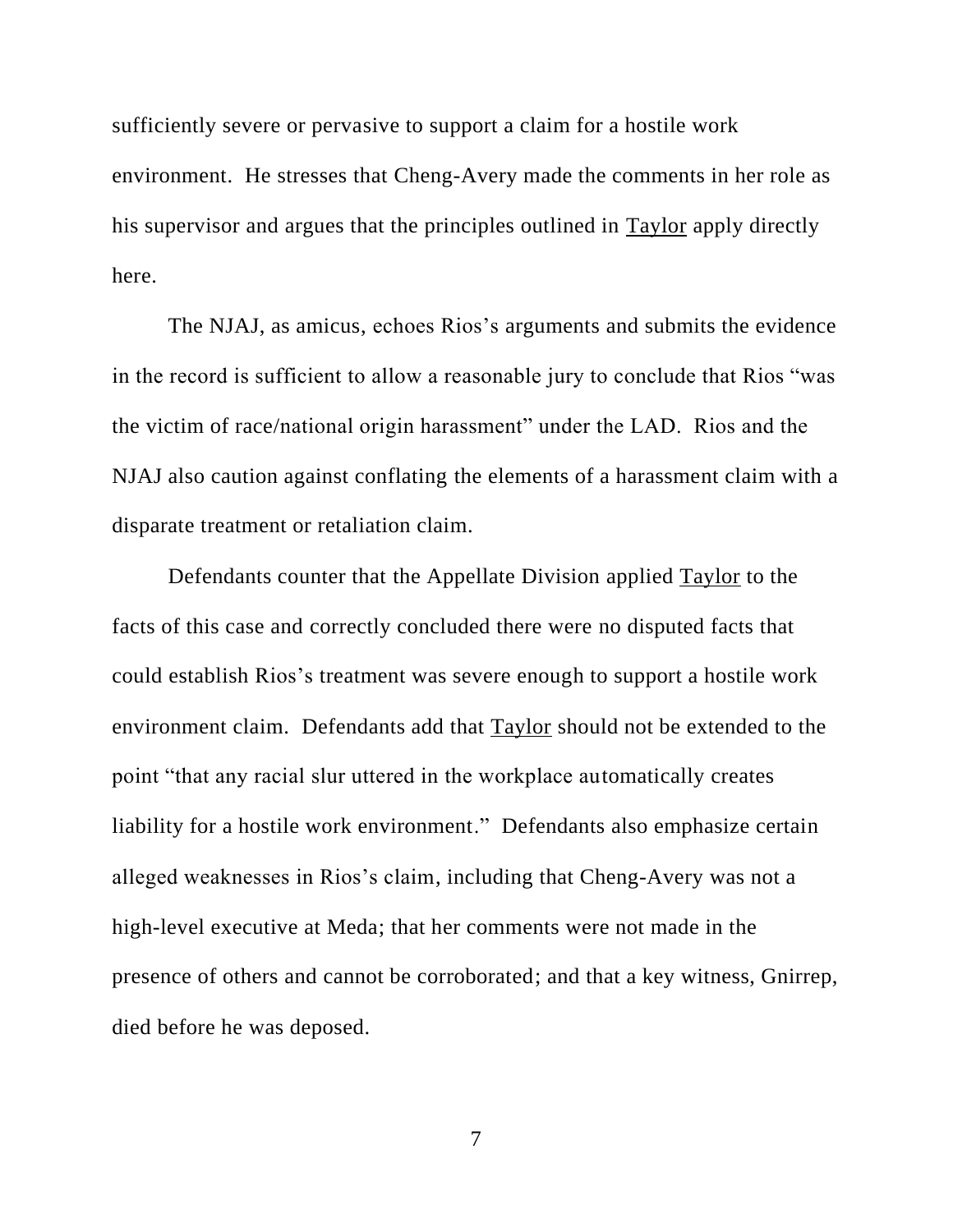Rios brought his claim under the LAD. Its goal is "nothing less than the

eradication of the cancer of discrimination." Raspa v. Off. of Sheriff of

Gloucester, 191 N.J. 323, 335 (2007) (quoting Fuchilla v. Layman, 109 N.J.

319, 334 (1988)).

The LAD prohibits discrimination based on

race, creed, color, national origin, ancestry, age, marital status, civil union status, domestic partnership status, affectional or sexual orientation, genetic information, pregnancy or breastfeeding, sex, gender identity or expression, disability or atypical hereditary cellular or blood trait of any individual, or because of the liability for service in the Armed Forces of the United States or the nationality of any individual, or because of the refusal to submit to a genetic test or make available the results of a genetic test to an employer.

[N.J.S.A. 10:5-12(a).]

Based on any of the above grounds, it is "an unlawful employment practice" or "unlawful discrimination" for an employer "to refuse to hire or employ," "to discharge or require to retire," or "to discriminate . . . in compensation or in terms, conditions or privileges of employment." Ibid.

In the statute itself, the Legislature declared that "discrimination

threatens not only the rights and proper privileges of the inhabitants of the

State but menaces the institutions and foundation of a free democratic State."

N.J.S.A. 10:5-3. The statute also recognizes as a civil right "the opportunity to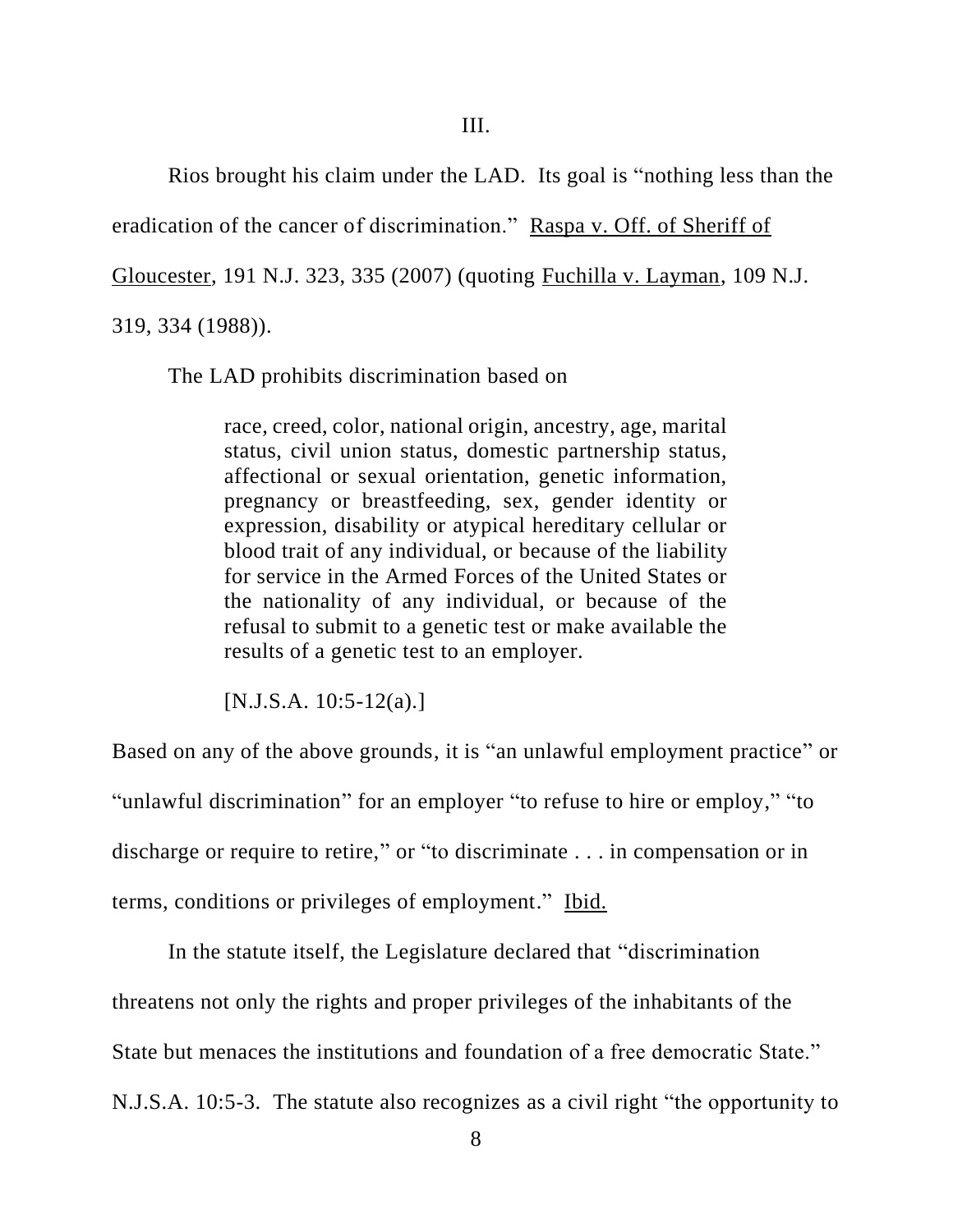obtain employment." N.J.S.A. 10:5-4. The law is thus intended to protect "the civil rights of individual aggrieved employees" as well as "the public's strong interest in a discrimination-free workplace." Lehmann v. Toys 'R' Us, 132 N.J. 587, 600 (1993) (citing Fuchilla, 109 N.J. at 335); see also Alexander v. Seton Hall Univ., 204 N.J. 219, 227-28 (2010); Nini v. Mercer Cnty. Cmty. Coll., 202 N.J. 98, 106-07 (2010).

The LAD is remedial legislation that should be liberally construed to advance its purposes. Smith v. Millville Rescue Squad, 225 N.J. 373, 390 (2016); N.J.S.A. 10:5-3.

This Court outlined the elements of a hostile work environment claim under the LAD in Lehmann. 132 N.J. at 603-04. In that groundbreaking case, the plaintiff based her cause of action on a supervisor's acts of alleged sexual harassment. Id. at 595-99. To state a claim, the Court held that a plaintiff must allege that "the complained-of conduct (1) would not have occurred but for the employee's gender; and it was (2) severe or pervasive enough to make a (3) reasonable woman believe that (4) the conditions of employment are altered and the working environment is hostile or abusive." Id. at 603-04.<sup>5</sup>

<sup>&</sup>lt;sup>5</sup> To the extent that part of the Appellate Division's decision can be read to suggest plaintiffs must offer proof of an adverse employment action or retaliation to establish a hostile work environment claim, we do not agree. See Taylor, 152 N.J. at 505 ("The test of severity adopted by this Court in Lehmann does not in all cases require evidence of an actual change in working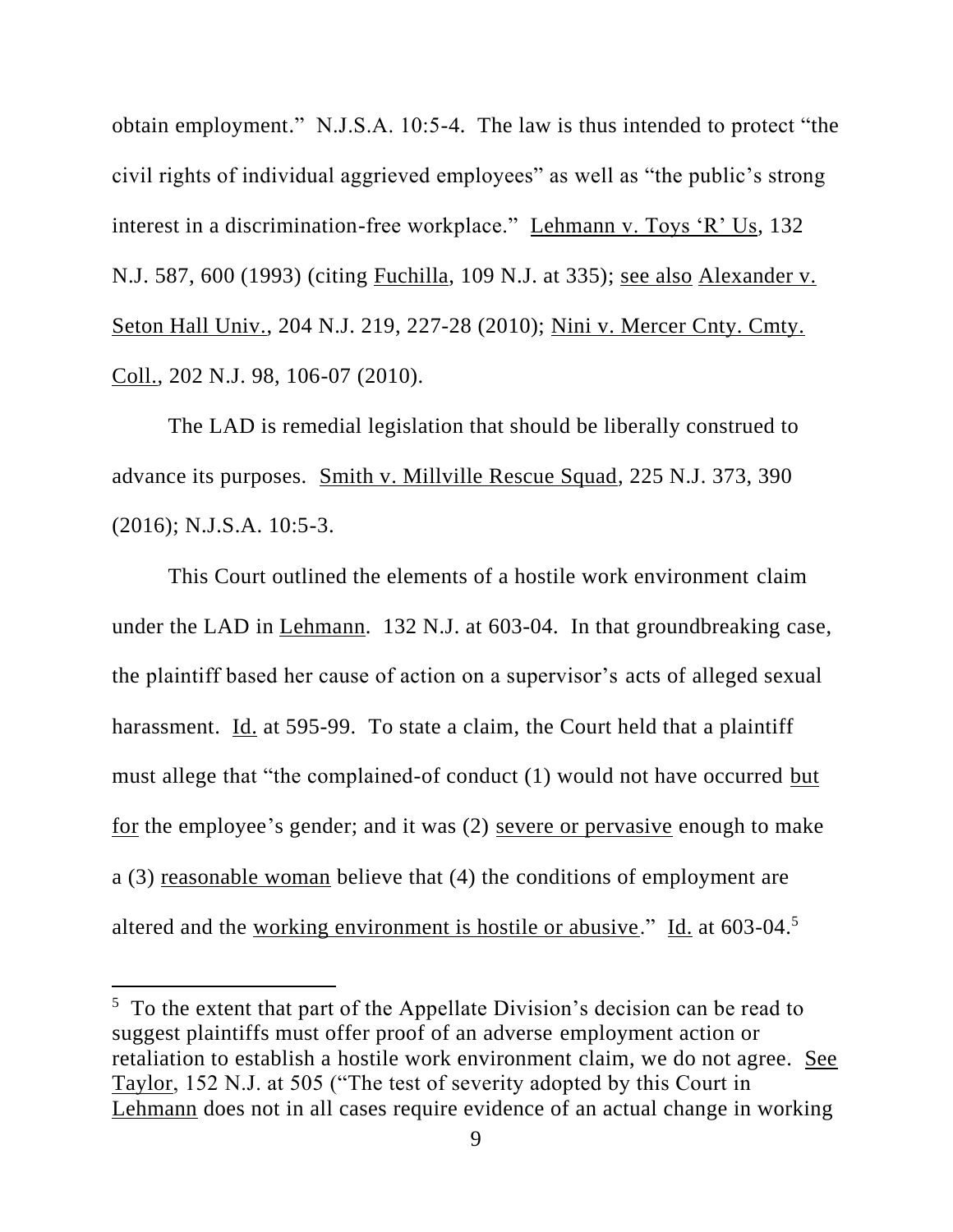The test's second, third, and fourth prongs "are interdependent." Id. at 604. As the Court explained, "[o]ne cannot inquire whether the alleged conduct was 'severe or pervasive' without knowing how severe or pervasive it must be." Ibid. And "[t]he answer to that question lies in the other prongs: the conduct must be severe or pervasive enough to make a reasonable woman believe that the conditions of employment are altered and her working environment is hostile." Ibid.

The Lehmann standard applies generally to hostile work environment claims, including claims based on racial comments. See Taylor, 152 N.J. at 498-500; see also Cutler v. Dorn, 196 N.J. 419, 436-38 (2008) (hostile work environment claim based on religion and ancestry). Any such claims must be evaluated in light of "all the circumstances, including the frequency of the discriminatory conduct; its severity; whether it is physically threatening or humiliating, or a mere offensive utterance; and whether it unreasonably interferes with an employee's work performance." Cutler, 196 N.J. at 432 (quotation marks omitted) (quoting Green v. Jersey City Bd. of Educ., 177 N.J. 434, 447 (2003)).

conditions in order for there to be a hostile work environment."); Lehmann, 132 N.J. at 610 ("Because discrimination itself is the harm that the LAD seeks to eradicate, additional harms need not be shown in order to state a claim under the LAD.").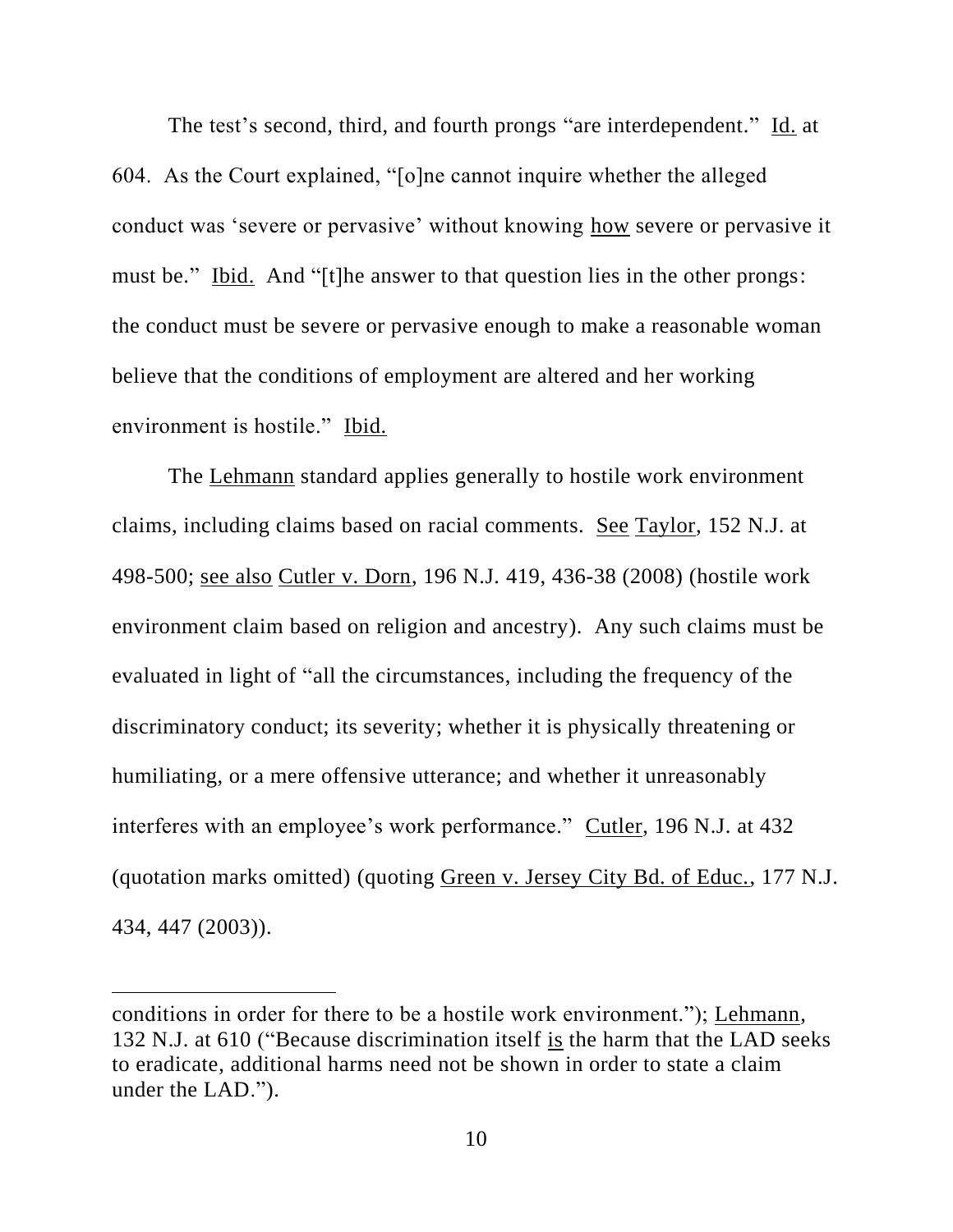The second element of the claim -- whether the conduct was sufficiently severe or pervasive -- is critical to this appeal. This element, as well, must be "measured by [the] surrounding circumstances." Taylor, 152 N.J. at 506; Cutler, 196 N.J. at 431. Among other things, "courts must consider the cumulative effect of the various incidents, bearing in mind 'that each successive episode has its predecessors, that the impact of the separate incidents may accumulate, and that the work environment created may exceed the sum of the individual episodes.'" Lehmann, 132 N.J. at 607 (quoting Burns v. McGregor Elec. Indus., Inc., 955 F.2d 559, 564 (8th Cir. 1992)); see Cutler, 196 N.J. at 432 ("In most cases, it is the cumulative impact of separate successive incidents that cements the hostile work environment."). However, in rare and extreme cases, a single incident can also create a hostile work environment. Taylor, 152 N.J. at 499-501; Lehmann, 132 N.J. at 606-07.

In the case of a racial epithet, its "connotation . . . can materially contribute to the remark's severity." Taylor, 152 N.J. at 502. As the Court noted in Taylor, an egregious epithet -- "an unambiguously demeaning racial message" or an "ugly, stark and raw" racist slur -- can be sufficiently severe to establish a claim even if used only once. Id. at 502-03.

In addition, the severity of a remark can be "exacerbated" when it is uttered by a supervisor. Id. at 503. Supervisors have an important "role in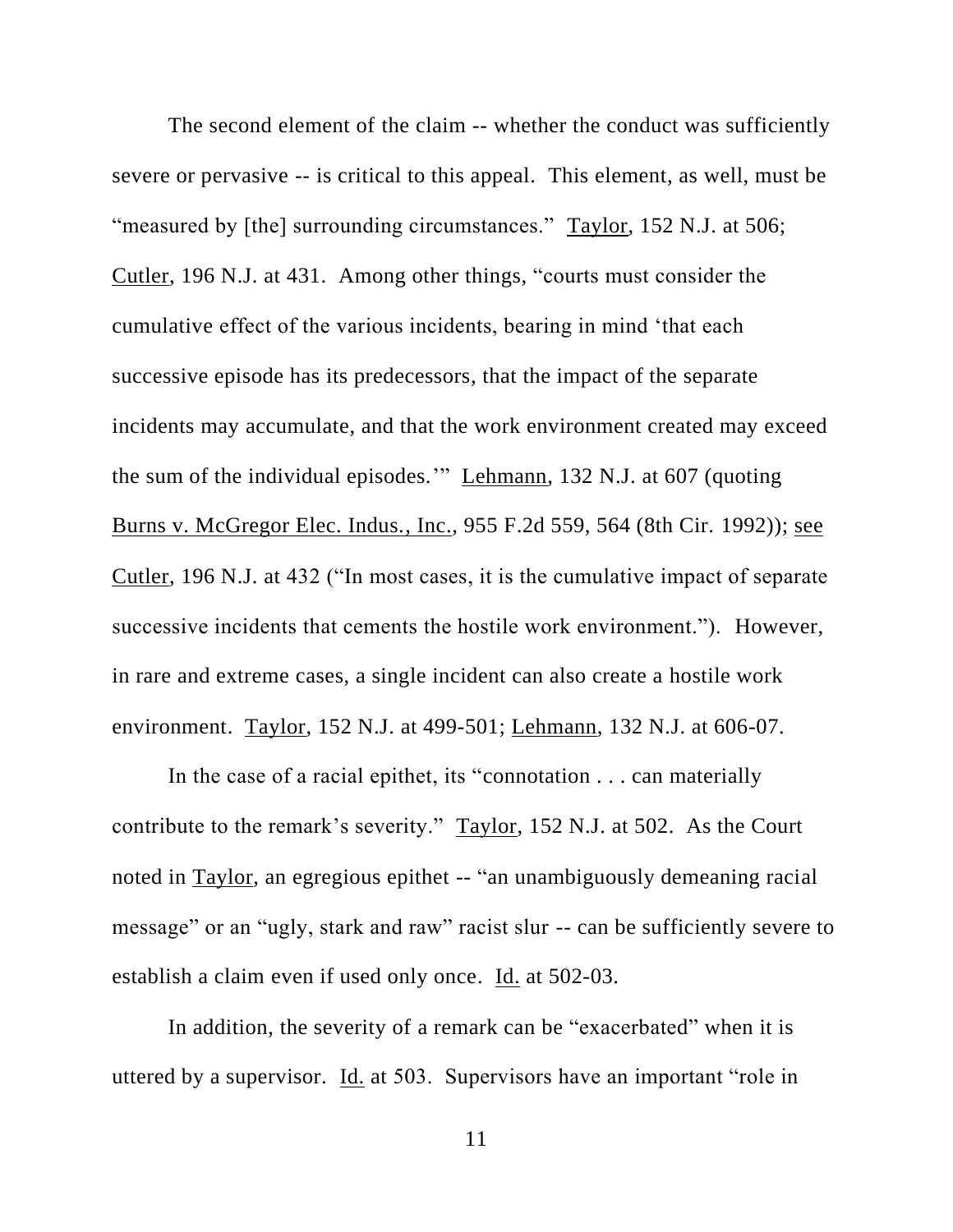shaping the work environment." Ibid. They should prevent, not create, a hostile atmosphere. For that reason, invidious harassment by a supervisor can have a greater impact than misconduct by fellow employees. See id. at 504 (citing Rodgers v. W.-S. Life Ins. Co., 12 F.3d 668, 675 (7th Cir. 1993)).

In the context of conduct that may give rise to vicarious liability for a hostile work environment, an "expansive definition of 'supervisor'" applies. Aguas v. State, 220 N.J. 494, 528-29 (2015) (claim based on sexual harassment); see Lehmann, 132 N.J. at 619-20 (same). That approach draws attention to individuals who "direct the day-to-day responsibilities of subordinates" as well as higher-level management. Aguas, 220 N.J. at 528-29.

Settled case law relies on an objective standard to evaluate a hostile work environment claim. Cutler, 196 N.J. at 431; Taylor, 152 N.J. at 506; Lehmann, 132 N.J. at 604, 611-14. The standard focuses on the harassing conduct itself and "not its effect on the plaintiff or on the work environment." Lehmann, 132 N.J. at 606 (citing Ellison v. Brady, 924 F.2d 872, 878 (9th Cir. 1991)); see id. at 612 (noting that "the reaction of the individual plaintiff is more relevant to damages" than to the legality of the conduct); Cutler, 196 N.J. at 431 ("[N]either a plaintiff's subjective response to the harassment, nor a defendant's subjective intent when perpetrating the harassment [controls]."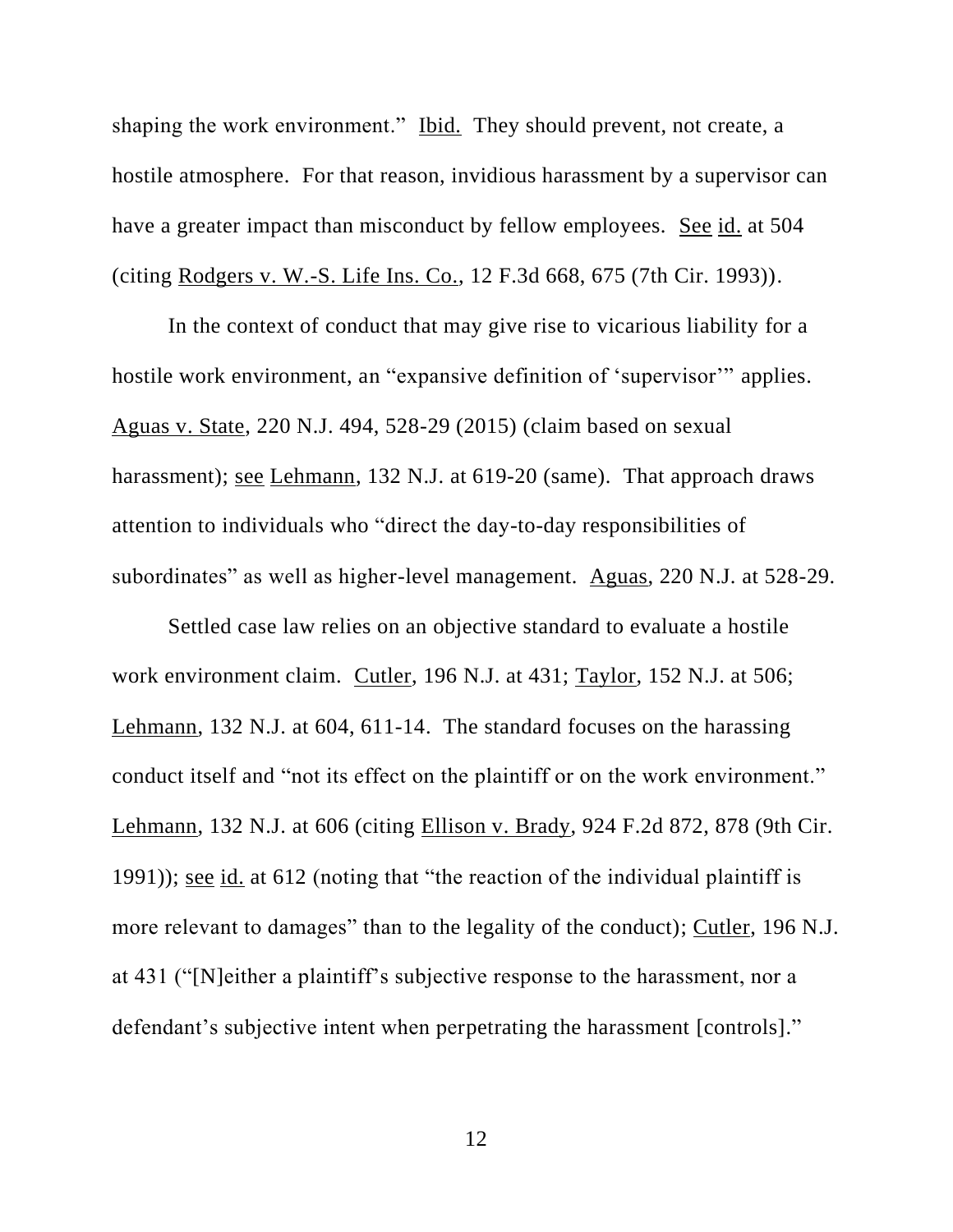(quotations omitted)). The approach is therefore consistent with the LAD's goal: to eliminate the discriminatory behavior. Lehmann, 132 N.J. at 612.

Lehmann also points out that "an objective standard provides flexibility." Ibid. In a prescient passage, the Court noted in 1993 that "much conduct that would have been considered acceptable twenty or thirty years ago would be considered sexual harassment today. As community standards evolve, the standard of what a reasonable [person] would consider harassment will also evolve." Ibid. That holds true today as well.

Thus, for a hostile work environment claim based on offensive comments directed to a Hispanic employee, the remarks must be viewed from the perspective of a reasonable Hispanic person in the plaintiff's position.

IV.

### A.

The trial court dismissed Rios's claim on summary judgment. We review that decision de novo and apply the same standard as the trial court. Woytas v. Greenwood Tree Experts, Inc., 237 N.J. 501, 511 (2019).

Summary judgment is appropriate "if the pleadings, depositions, answers to interrogatories and admissions on file, together with the affidavits, if any, show that there is no genuine issue as to any material fact challenged and that the moving party is entitled to a judgment or order as a matter of law." R.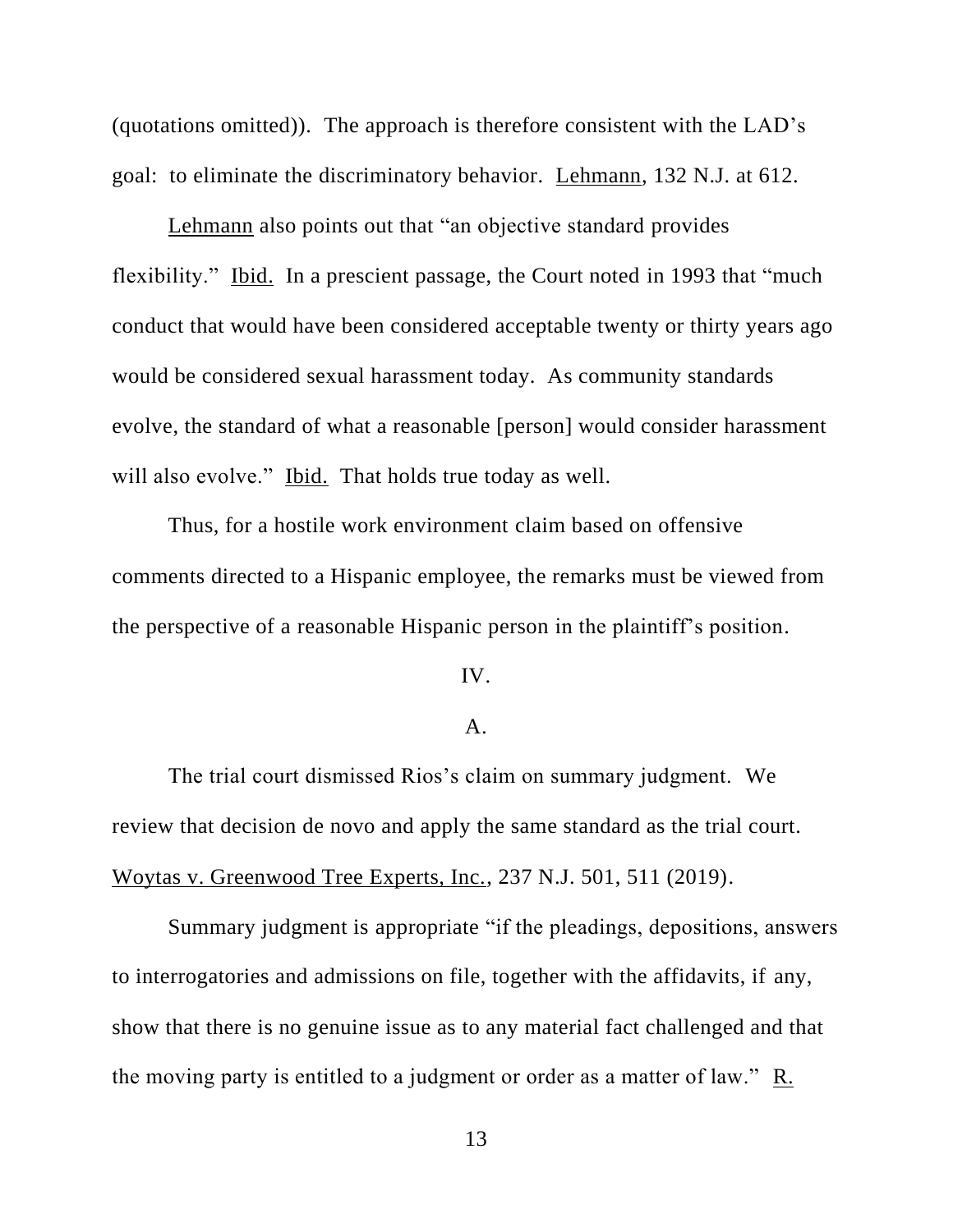4:46-2(c); see Brill v. Guardian Life Ins. Co. of Am., 142 N.J. 520, 528-29 (1995). "To decide whether a genuine issue of material fact exists, the trial court must 'draw[] all legitimate inferences from the facts in favor of the nonmoving party.'" Friedman v. Martinez, 242 N.J. 449, 472 (2020) (alteration in original) (quoting Globe Motor Co. v. Igdalev, 225 N.J. 469, 480 (2016)). The court's function is not "to weigh the evidence and determine the truth of the matter but to determine whether there is a genuine issue for trial." Brill, 142 N.J. at 540 (quoting Anderson v. Liberty Lobby, Inc., 477 U.S. 242, 249 (1986)).

If "the evidence 'is so one-sided that one party must prevail as a matter of law,'" summary judgment is proper. Petro-Lubricant Testing Labs., Inc. v. Adelman, 233 N.J. 236, 257 (2018) (quoting Brill, 142 N.J. at 540). But summary judgment "is not meant 'to shut a deserving litigant from his [or her] trial.'" Friedman, 242 N.J. at 472 (alteration in original) (quoting Brill, 142 N.J. at 540).

### B.

We assess Rios's claim under that standard and conclude that summary judgment should not have been granted against him. Under all of the circumstances, a rational factfinder could have reasonably found from Rios's evidence that the alleged slurs directed at him were sufficiently severe to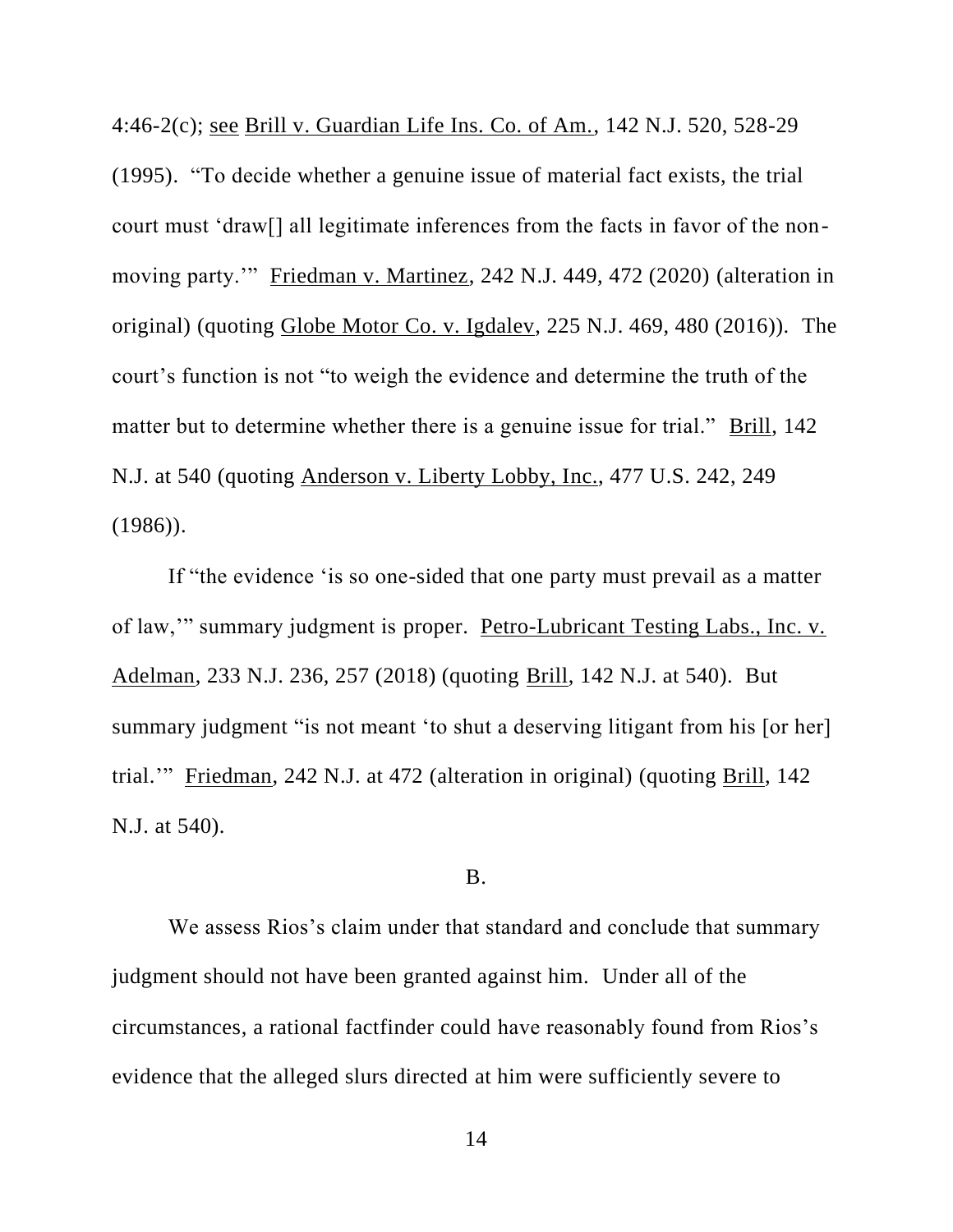create a hostile work environment. He should therefore be allowed to present his claim to a jury.

A number of considerations lead to that result. First, the two comments Cheng-Avery allegedly made were highly offensive and demeaning slurs from the perspective of an objectively reasonable Hispanic person. The first comment was directed at Rios. In the context of him telling Cheng-Avery that he and his wife were looking to buy a home, Cheng-Avery allegedly responded that "it must be hard for a Sp-- to have to get FHA loans."

The language allegedly spoken has no place in a work setting. The term "sp--" is "a derogatory word for Mexicans, Mexican Americans, and Puerto Ricans" that has also "expanded to encompass other Hispanic groups, including Central Americans, South Americans, and Caribbeans." Richard Delgado & Jean Stefancic, Understanding Words That Wound 56 (2018). The word "embod[ies] a history of disdain toward . . . Latinos." Id. at 59. And its highly insulting nature is widely recognized. See, e.g., Alamo v. Bliss, 864 F.3d 541, 550 (7th Cir. 2017) (recognizing "sp--" as a "severe" racial slur that "evinces a clear animus against a particular national origin"); Cerros v. Steel Techs., Inc., 398 F.3d 944, 950-51 (7th Cir. 2005) (finding "it difficult to imagine epithets more offensive to someone of Hispanic descent" than "sp--" and other words used in the case); see also KB Enters., LLC v. Mont. Human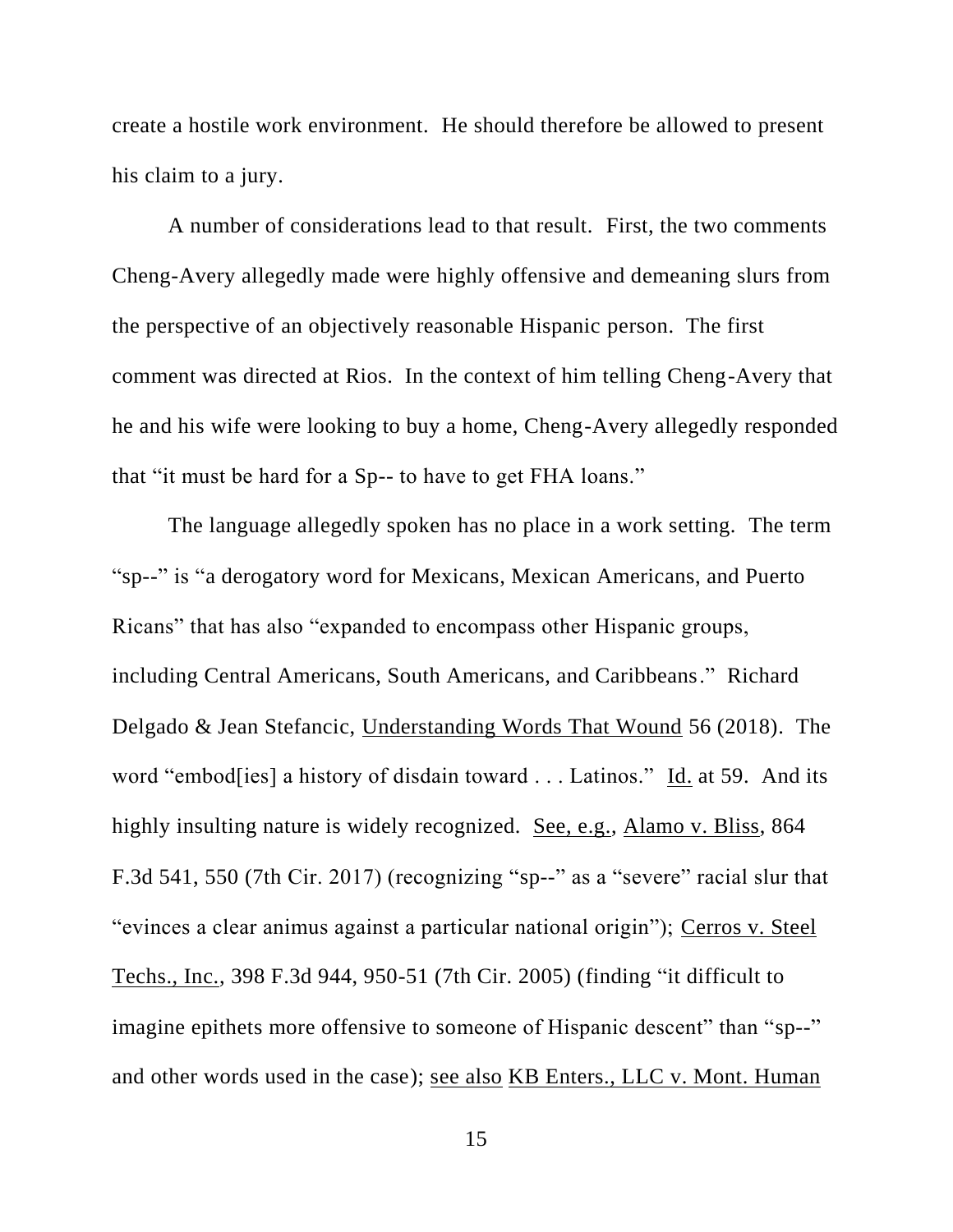Rights Comm'n, 443 P.3d 498, 503 (Mont. 2019) ("The experience of being called  $\dots$  'sp--'  $\dots$  is like receiving a slap in the face. The injury is instantaneous." (quoting State v. Hoshijo, 76 P.3d 550, 565 (Haw. 2003))); Richard Delgado, Words That Wound: A Tort Action for Racial Insults, Epithets, and Name-Calling, 17 Harv. C.R.-C.L. L. Rev. 133, 145 (1982) ("Most people today know that certain words are offensive and only calculated to wound. No other use remains for  $\dots$  words [such] as  $\dots$  'sp---'  $\dots$  ."); id. at 174 ("Words such as . . . 'sp---' are badges of degradation even when used between friends; these words have no other connotation.").<sup>6</sup>

The second alleged comment conveyed a more indirect but equally troubling message. Cheng-Avery allegedly told Rios that a particular actress "would work" for a commercial for the company "if she didn't look too Sp--ky."<sup>7</sup> Embedded in the comment is the notion that people of a certain national origin or race cannot represent or serve as the public face of the company, that people -- like Rios -- do not have the "right" look. Although the

<sup>6</sup> Rios describes himself as a Hispanic male. He and other sources alternatively refer to the term "sp--" as a derogatory racial or ethnic slur, or an abusive word directed toward a person's national origin. However the slur is categorized, it is widely recognized as an offensive epithet in any context.

<sup>7</sup> Cheng-Avery denied making the comment. In her deposition, she stated the company wanted a Caucasian actress to reach the target audience. On a motion for summary judgment, we consider the evidence in the light most favorable to Rios, the non-moving party. Friedman, 242 N.J. at 472.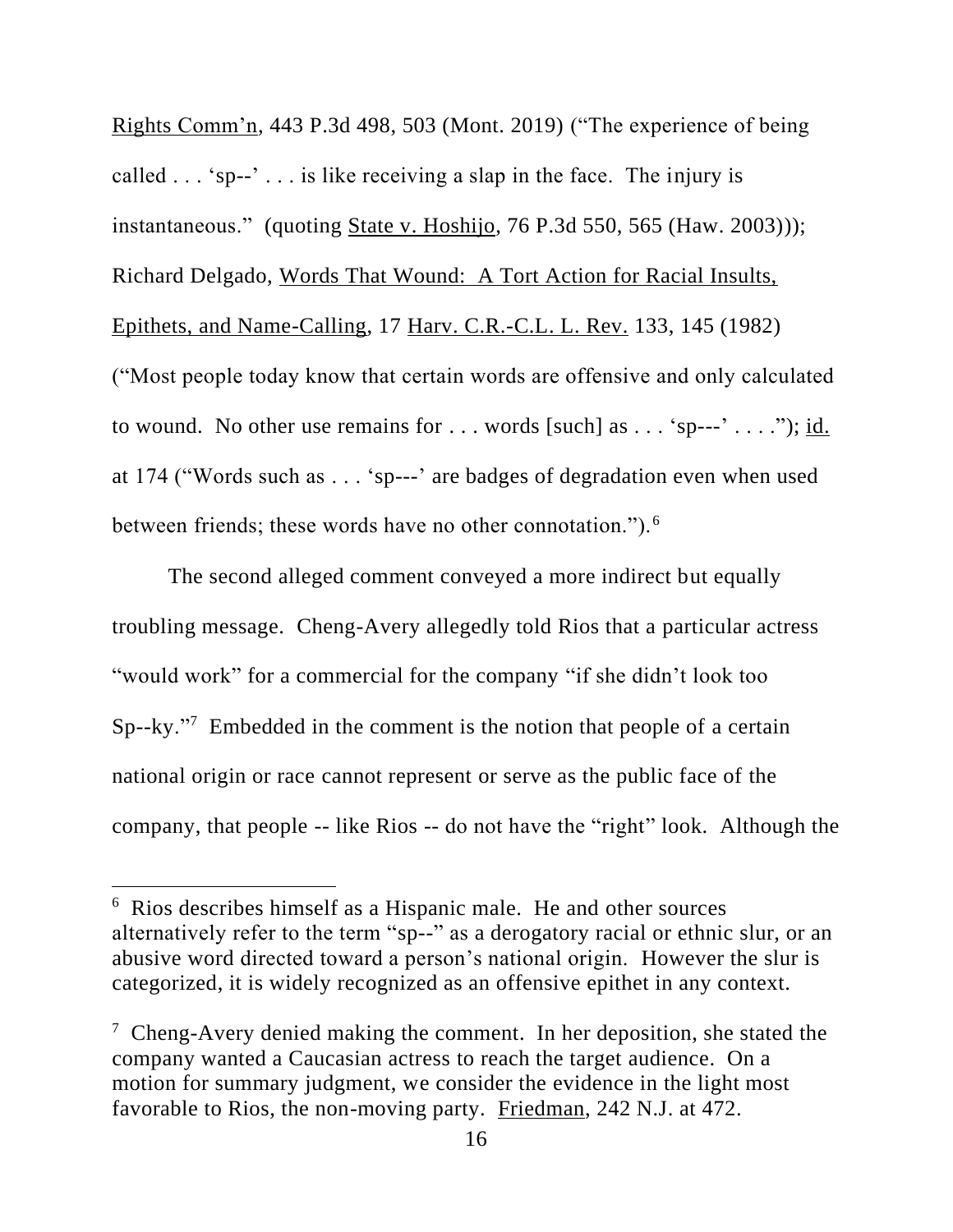statement was not about Rios, it was directed at him. In any event, a "plaintiff's work environment is affected not only by conduct directed at [himself] but also by the treatment of others." Lehmann, 132 N.J. at 611.

Second, Cheng-Avery's position as a supervisor compounded the severity of the alleged remarks. Taylor emphasized the overarching responsibilities of a supervisor to prevent and put an end to racial harassment in the workplace. 152 N.J. at 503-05. Direct supervisors also routinely work closely with employees they supervise and evaluate their performance. In that and other ways, a person's direct supervisor often has a say in the individual's future with the organization -- even if the supervisor is not a top-ranking official. Here, Cheng-Avery had interviewed Rios for his position with the company only weeks before the alleged comments were made.

Under those circumstances, comments like the ones alleged, viewed from the perspective of a reasonable Hispanic employee, could taint every interaction that followed between an employee and a direct supervisor.

Third, Rios states that he reported the alleged slurs in a manner consistent with company policy. He says he met with the head of Human Resources and relayed the offensive remarks. According to Rios, the person was "dismissive" and took no action. If true, Rios gave the company an opportunity to remedy the situation, and nothing happened.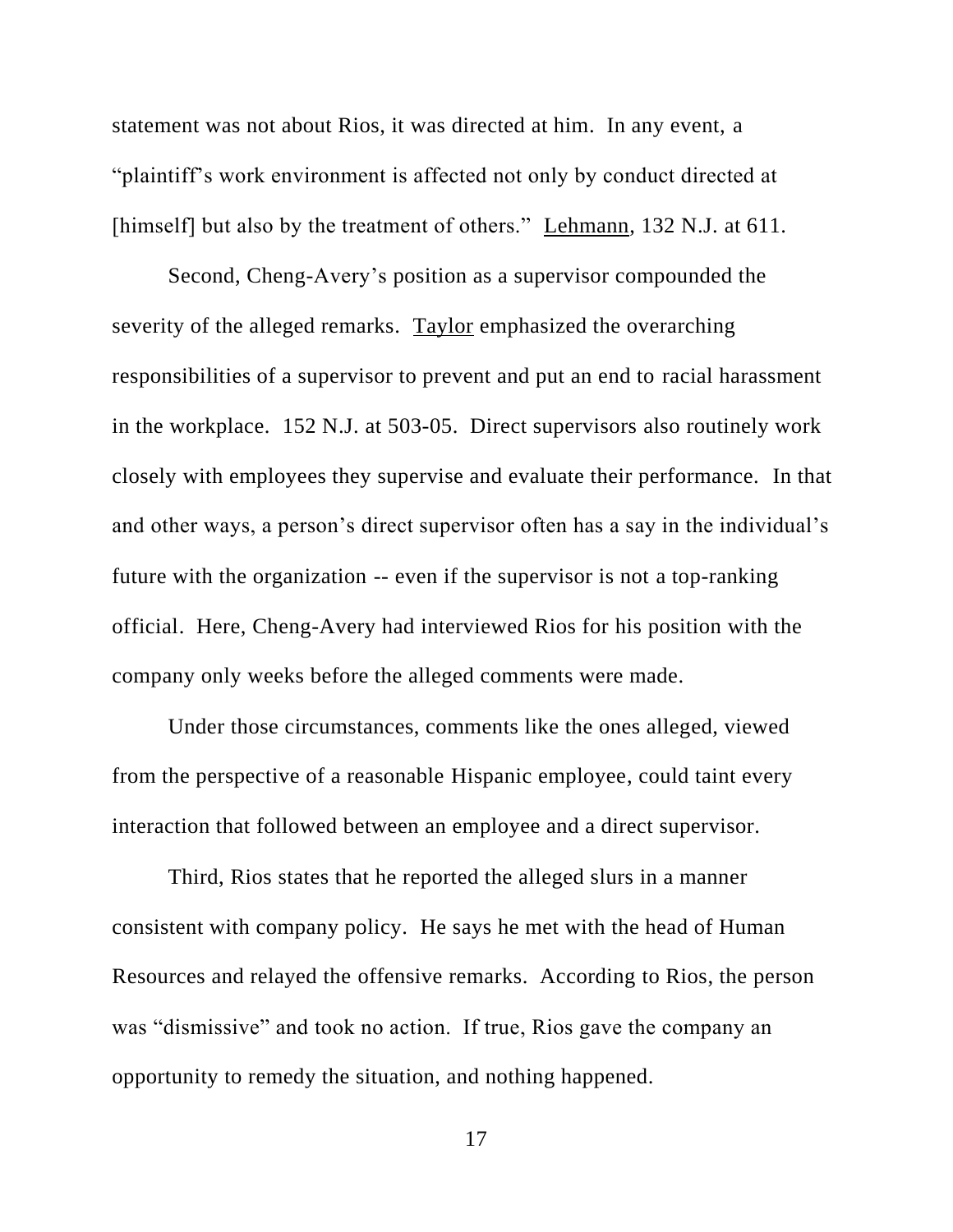Viewed in context, a reasonable Hispanic employee could believe the comments "portray[ed] an attitude of prejudice that inject[ed] hostility and abuse into the working environment and significantly alter[ed] the conditions of [his] employment." See id. at 506. In other words, a rational factfinder could conclude the alleged conduct was sufficiently severe or pervasive to create a hostile work environment. Rios's claim, as a result, was entitled to survive summary judgment and proceed to a jury.

Defendants argue that the facts asserted do not rise to the level of severity in Taylor and therefore can be resolved without a trial. In that case, Carrie Taylor, a Black sheriff's officer, greeted the sheriff at the police academy. Id. at 495. In response, the sheriff turned to the undersheriff and said "[t]here's the jungle bunny." Ibid. The undersheriff laughed at the remark, as did Taylor's fellow officers when she later told them what happened. Id. at 495-96. Days later, when Taylor asked for an apology, the sheriff "badgered [her] for interpreting the remark as a racial slur and brought her to tears." Id. at 496. He later "hassled her for rejecting" a written apology, which she claimed included inaccurate facts. Ibid.

The Taylor Court found that a rational factfinder could conclude that the single racial epithet "was sufficiently severe to contribute materially to the creation of a hostile work environment." Id. at 502. Under the circumstances,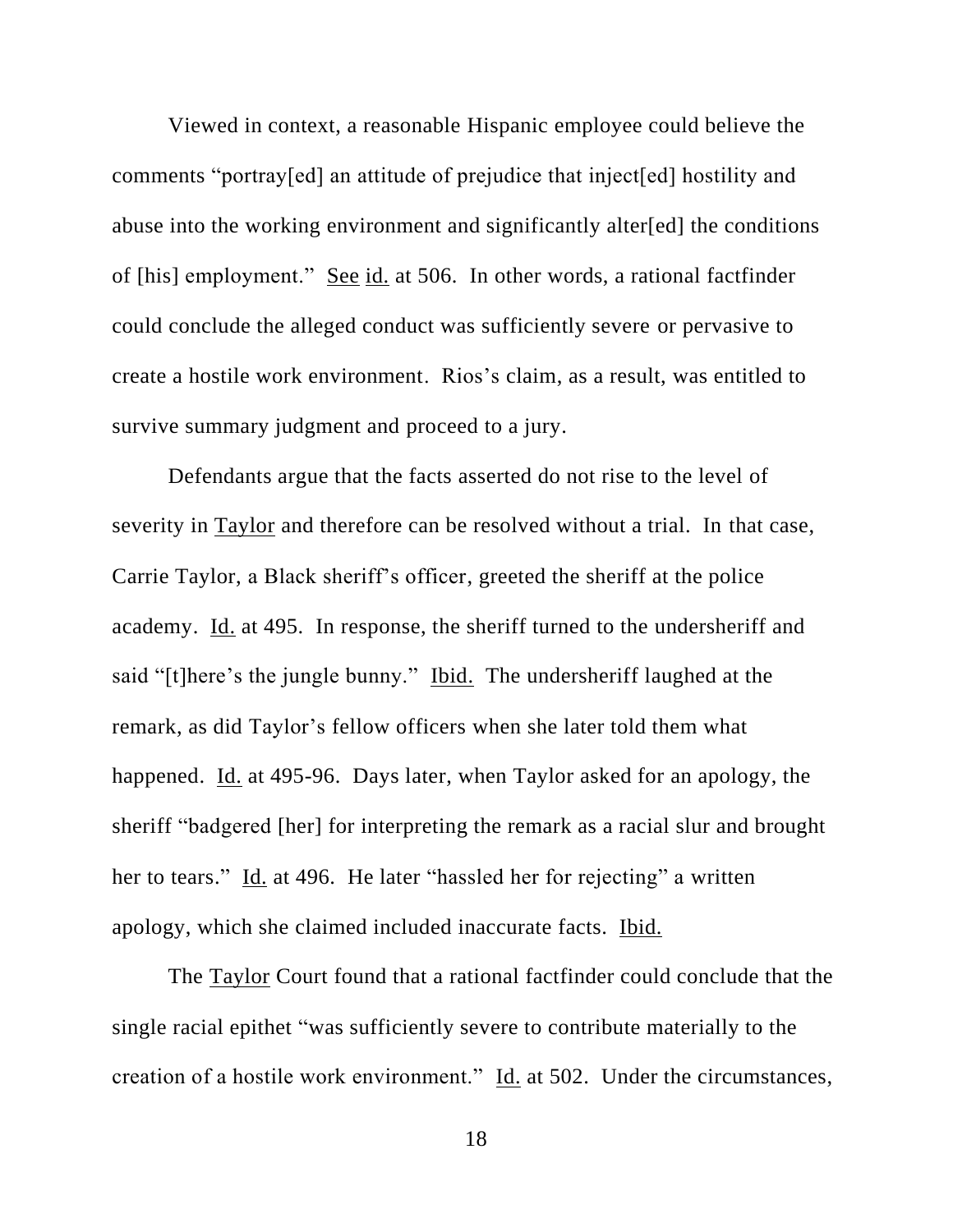the Court reversed the grant of summary judgment and remanded the case for trial. Id. at 508.

The facts of Taylor differ in a number of ways from the record in this case. The sheriff was Taylor's chief ranking supervisor and the head of the office, leaving her no path to seek redress, and he uttered the racial slur in the presence of another high-level officer who laughed, as did her co-workers. But the Taylor Court did not establish a floor or set minimal factual requirements for a hostile work environment claim. The Court instead applied an analytical framework to assess the relevant facts, as it did before in Lehmann, 132 N.J. at 604-15, and in multiple cases since, see, e.g., Cutler, 196 N.J. at 430-40; Godfrey v. Princeton Theological Seminary, 196 N.J. 178, 196- 203 (2008); Shepherd v. Hunterdon Developmental Ctr., 174 N.J. 1, 24-26 (2002). We follow the same approach here -- guided by principles of law but not bound by the particular facts of prior cases.

Defendants note there is nothing in the record to corroborate Rios's allegations and that Rios allegedly reported them to a witness who is now deceased. Those arguments are for a jury to consider. At a motion for summary judgment, courts view the evidence in a light most favorable to the non-moving party -- in this case, Rios. See Friedman, 242 N.J. at 472. We find only that the conduct he alleges presents sufficient evidence of severity to